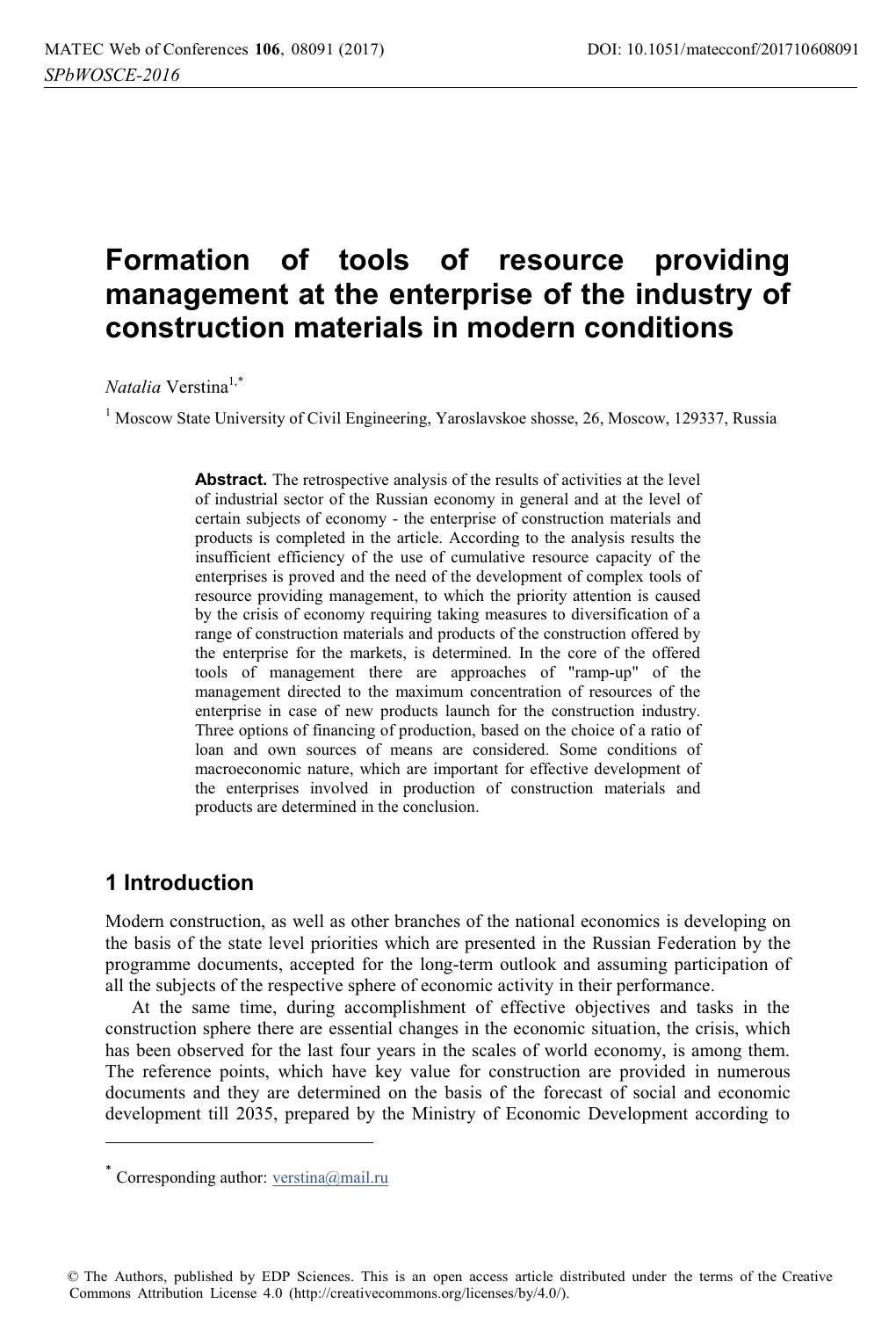which the economy of the Russian Federation, as well as other developed countries, will overcome crisis consequences the next 20 years. [1-19]

The exit of the Russian Federation from the recession in 2017 will be followed by slow growth: on average for 2% a year (from 1.7 to at most 2.6%). It is intended to increase GDP of the country for forecast 20 years only by 1.5 times. Real incomes of the population will grow on average for 1.4% a year and will come to the level of 2013 only in 2021. For construction and industries, adjacent to it, that means that there will be a few investment resources and on this background the types of construction products, effective for the consumer, based on progressive constructive decisions will be demanded.

At the same time it is obvious that production of the construction materials and products answering to requests of a modern construction shall be performed on the basis of buildingup of resource capacity of their producers and its transformation shall be performed due to application of innovative resource-saving production technologies.

The upgrade of operating enterprises, and also creation of new productions, with updated assortment, optimum price -and-qualities relation for construction materials and products will become the main results of the innovative technologies implementation. At the same time the most important indicator of the use of resources in case of industrial productions, i.e. the power consumption according to the established state priorities will decrease by 2020 almost twice in comparison with the level of 2008 in which the backbone document of the development of economy of the Russian Federation - "The concept of long-term social and economic development of the Russian Federation for the period till 2020" was accepted (further - the Concept).

 It is important that the development of production of construction materials and products needs to be performed in the context of the modern trend on rapprochement of standards, developed by producers of developed countries, in particular, the direction of state policy is ensuring harmonization of the Russian technical standards of production with foreign ones to the level of 56.5 percent from their total number.

At the same time, within the performance of the goals and tasks some essential changes can occur and do occur in the economic situation, the crisis, observed within the last three years in scales of world economy is among them. The current 2016 which continues the tendency of the development of the crisis manifestations in the Russian economy proves that the situation of instability proceeds and, besides, it brings rather unpredictable events of economic life, which are directly influencing the resource providing of the industrial enterprises (IE).

The economic situation of 2015 and the forecasts for the next year, is characterized by the considerable uncertainty which has developed because of the difficult geopolitical situation, the existence of inflationary and other impacts of macroeconomic character on the IE. According to the results of 2015 the recession of the Russian economy is at the level of 4% of GDP, while inflation reached 14%. At the same time experts estimate that only 1.5%   have been caused by the negative external factors.

The main reasons for braking were mainly brought by the internal factors which acted as limiters of the growth and did not allow to the use the available resource potential properly. For this reason the important condition of their activity and performance of strategic reference points is the definition of the instruments of resource providing management of the IE and stable financing of their realization at the level of particular subjects of economy corresponding to the current economic realities [2,17,18].

Obviously, for the IE this situation provides both reference points and new opportunities for the development, and also defines the need of overcoming of a number of negative factors as the important condition of receiving of additional benefits.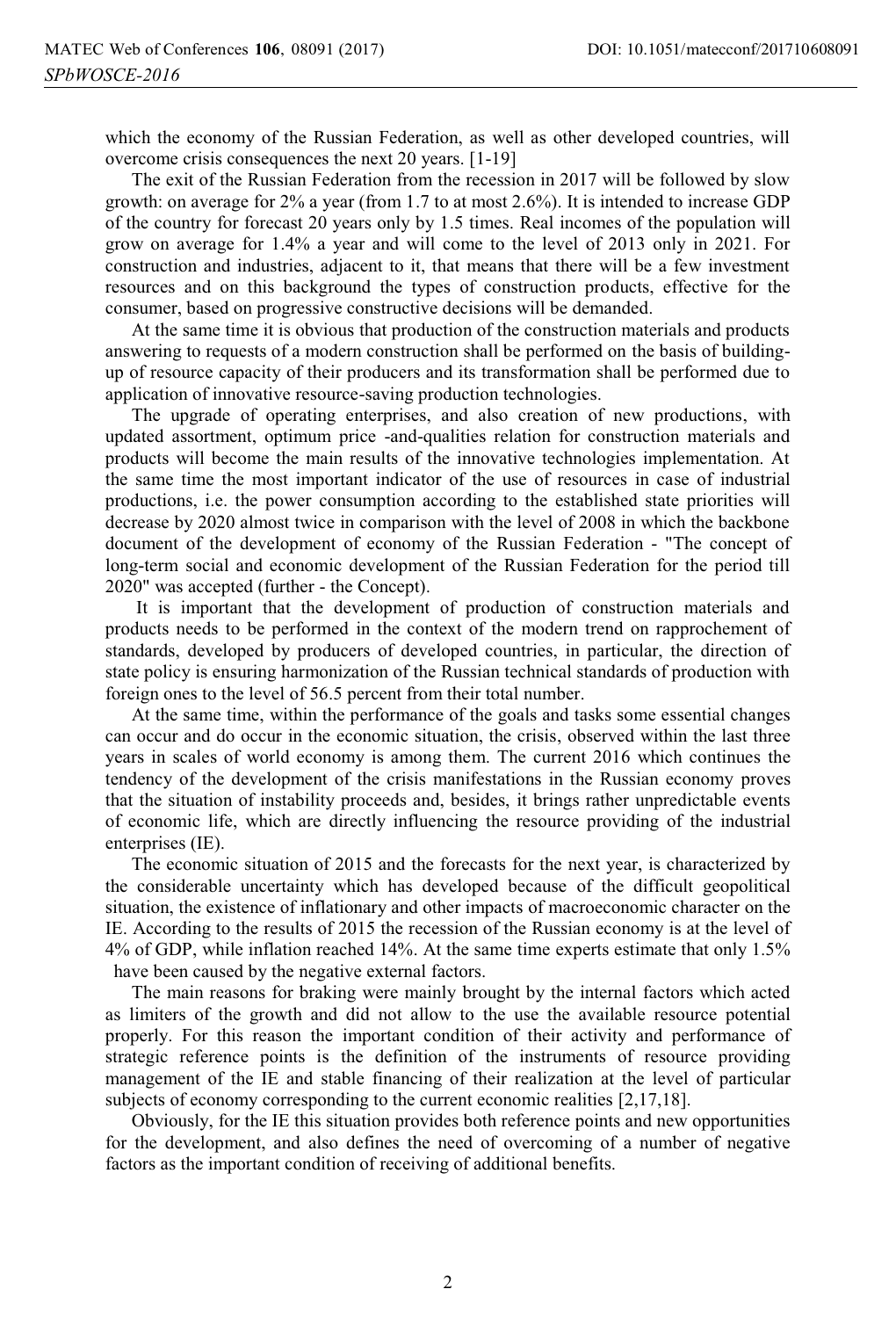### **2 Methods**

As a rule the resource providing of an industrial enterprise was traditionally perceived as a necessary component in the enterprise management system which does not undergo any essential changes neither from the point of view of the management organization, nor from the positions of definition of the economy of these processes. However, the consideration of this question in the retrospective aspect testifies the need of revaluation of the developed approaches for the national economy scales as well as at the level of certain subjects of the economic activity. For the confirmation of this situation the analysis of the efficiency of the use of resources in two aspects was carried out: in general for the industrial sector of economy and for the results of activity of the industrial enterprises. Within the conducted research the answer to the question what becomes the key characteristics of the organizational-and-administrative tools of resource providing management in the modern conditions of the crisis economy was obtained.

During the last 15 years the results of the activity of the industrial sector of the economy of the Russian Federation is characterized by a number of aggregated indicators which demonstrate the cumulative efficiency of the use of the resources attracted by the enterprises. [3,4,20]. From our point of view, two indicators are the most interesting: gross value added (GVA) and industrial production index (IPI). For the identification of problem positions in the use of the IE resources which are important for to be overcome on the basis of updating of the management tools both absolute values of these indicators, and their dynamics are rather informative. The important starting point of the research was the fact that one and a half decades ago, in 2002 the Russian industry, having concentrated huge resources the IE, gave the greatest contribution to the GVA production in the national economy  $-27.5\%$ . Ten years later in 2012 this indicator made up 29.6% that were still the maximum contribution of the industrial sector to the GVA production in the Russian economy. Throughout this period the resource potential of the IE provided the greatest value of GVA in 2005 (32.7%), then the decrease in the indicator to a minimum level (27.4%) was noted in 2009 which "collected" the consequences of the crisis situation of that period in the maximum degree. So far the economic situation was not stabilized, but on the contrary, became more unstable: in 2015 the considerable falling of this indicator to the level of 21% was noted. The fluctuation of the macroeconomic situation in the scales of all the Russian economy which had already endured the crisis phenomena twice also become the important factor, defining the unstable nature of the noted processes. The main content of the reaction of the industrial sector to the crisis situations was the following: in 1998 the Russian economy reacted with acceleration of the industrial production growth quickly and at the substantial scale, as a result the high rates of GVA of the industrial sector and their growth during the next years were obtained. However, during the recession of 2008-2009 this effect was much more reserved, and it defined the decrease in the share of the industry in GVA at the national economy scales. The fact of the decrease in GVA of the industrial sector of the economy became the important proof of the inefficiency of the crisis response measures in 2014-2015. In 2016 the main indicator of macroeconomics (GDP) will become the continuation of the chain of "take-off" and "falling" of its values within the previous years (Figure 1).

Changes of the share of the industrial production of such character, existing within the instability of the economy in general, proves the system decrease in the return from the resources of the industrial sector as well as the need of the formation of the complex character of decisions which would allow to approach the IE resources in a new foreshortening and to define some possible ways of their efficiency growth. It is possible to refer the change of the model of ensuring economic growth and, first of all, the growth of its industrial sector as one of them.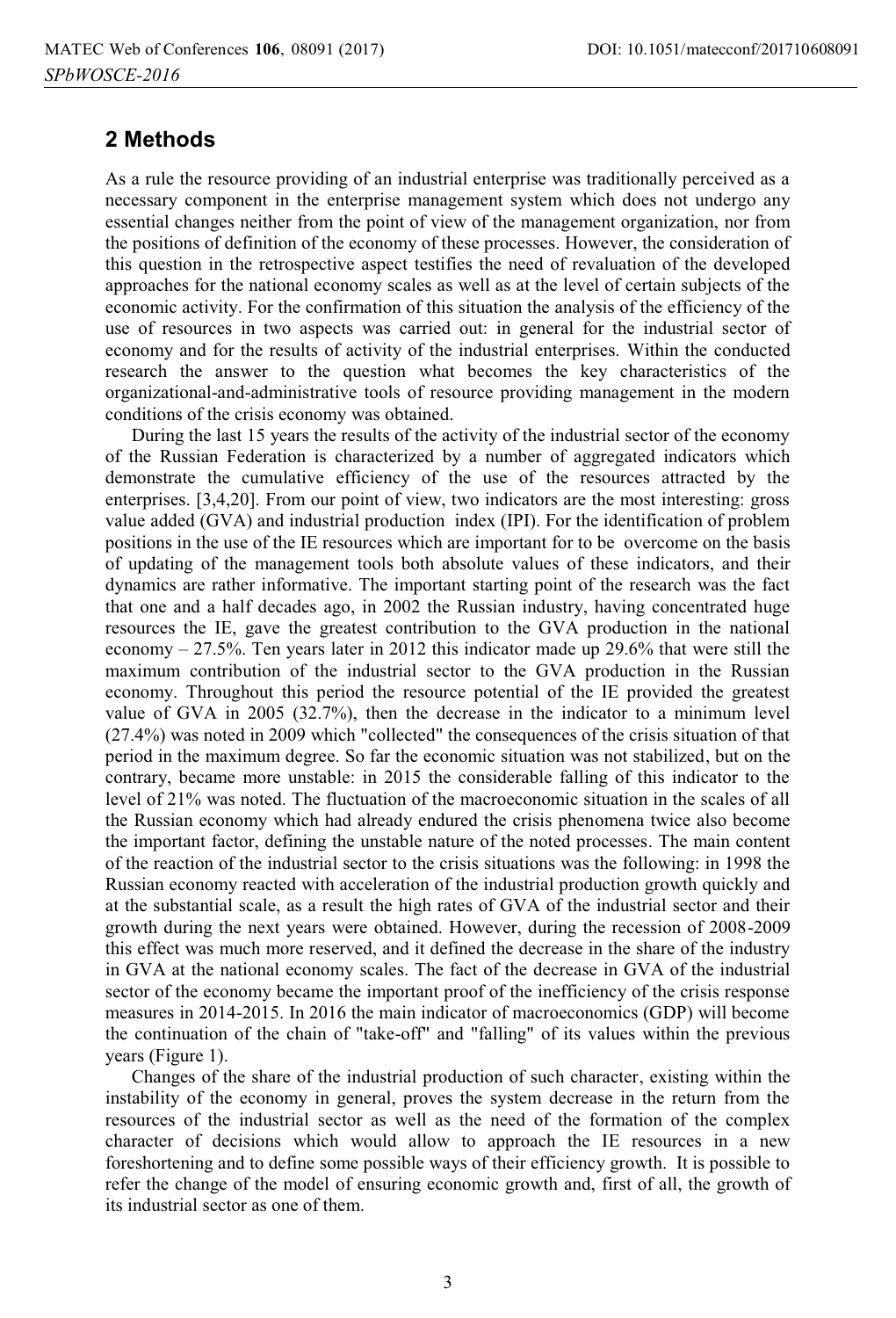

**Fig. 1.** Rates of gross domestic product growth in the Russian Federation (% to the previous year) in  $1999 - 2014.$ 

The effective use of the IE resources as well as the creation of products, demanded by the market, on this basis find their reflection in the growth of the industrial outputs and in the growth in volumes of sales in value terms. Characterizing in general the situation in the Russian Federation we should note that at the beginning of the considered period the dynamics of the IPI growth was small (at the level of several percent), and in 2013 "the decrease point" was found: there was a reduction of its values according to the results of 2013 up to 100.5% (in 2012 it was 105.1%). Statistical data for 2014 confirmed the lack of the significant IPI growth: during the considered period it made up 101.7% in comparison with the previous year, in 2015 the situation did not improve. During the considered period, the situation of the decrease in the efficiency of the use of resource potential of the IE involved by them into the process of the creation of products was observed in practice, the demand it in the market was falling. In our opinion, two types of factors caused this phenomenon: internal for the IE (such as the exhaustion of the opportunities of traditional approaches to the deduction of positions of the IE in the market, and external (such as the adverse world conditions, promoting the essential deterioration in financial results of the export-oriented kinds of activity. It is obvious that the production diversification, the updating of the products range, taking into account the crisis during rather short time period would be the most rational solution of the use of the saved-up resource potential of the IE in the current conditions.

In the conditions of such a difficult situation in the industrial sector of the economy in general, the analysis was detailed by the consideration of the situation at the level of certain subjects of economic activity – industrial enterprises. The  $400$  of the largest Russian companies according to the market value of their assets, estimated on the September 1, 2015 included more than 150 industrial enterprises and that is the important argument of the importance of their resource potential for the national economy. The data considered below, detailing the aforesaid aggregated indicators, which allow to concretize the studied perspective, are evident. The balanced financial result of the IE (the difference between the profit made and the losses suffered) which directly defines the efficiency of the use of the resources, attracted by the IE, began to be reduced considerably at all the enterprises of the economy of the Russian Federation since the beginning of 2013 and by the end of the year it made up 6853.75 billion rubles, that is 17.3% less then in 2012 (in the previous year the growth of 10.8% took place). It was the beginning of the trend of the decrease in the efficiency of the use of the IE resources, while the analysis demonstrated that since the noted "decrease point" the profit on sales of the IE decreased in comparison with 2012 by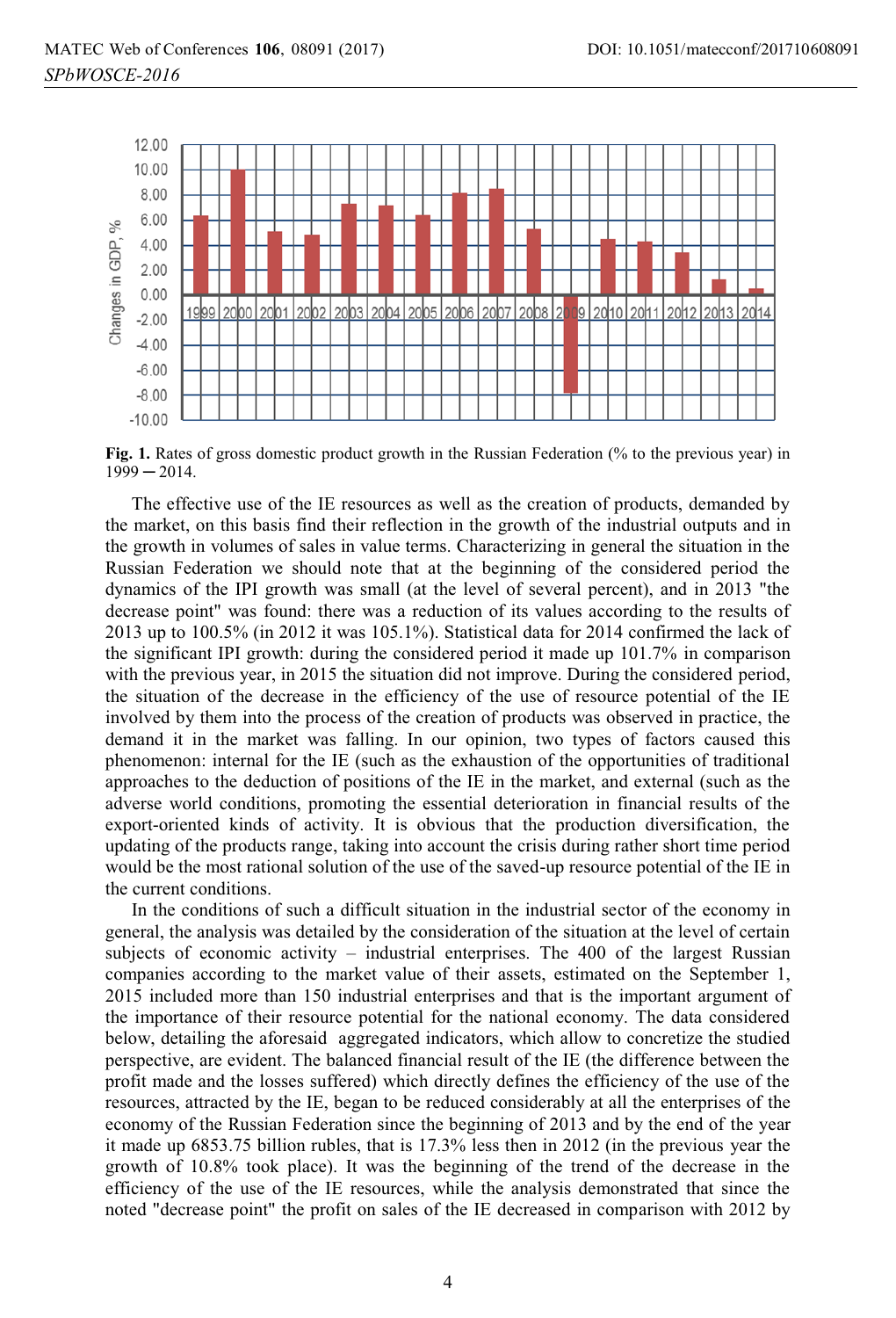11.1%. The indicators, determining the volume of the balanced financial result of the IE proved very ambiguous dynamics and in the subsequent period one can observe the growth of the prime cost and the decrease in the profit, which is the essential factor of financing of actions for the overcoming of the negative phenomena in the conditions of the crisis. Therefore the use of such an approach to management which would be focused on the questions of ensuring financing of the IE activity, undergoing the diversification processes and directed to the overcoming of the crisis phenomena of the economy is very actual in the current conditions.

The more detailed consideration of the question of financing of the IE proved that the developed operating conditions of the industrial enterprises are characterized by the existence of some negative dynamics in the provision with the sources of financial resources both during the implementation of the current activity, and during the implementation of investment projects. It is confirmed by statistical data on the change of coefficients of autonomy and provision with own current assets of the IE, which values made up 40% and 20.8% respectively in the end of the third quarter of 2015 . The analysis proved that the borrowed funds become the most widespread source of financing of the production activity of the industrial enterprises. Analytical data confirm the complication of the access to them in the domestic market in 2015-2014 in comparison with previous year 2013: the constant interest rate development on the credits followed by the increased key interest rate of the Central Bank of the Russian Federation as well as the reduction of the possibility of receiving any external financing from the foreign banks, showing the conservative policy of crediting [5,6] is observed. At the same time, the research proved that the measures, taken by the government in this direction, were rather essential: just in 2015 19.613 billion rubles were directed to the subsidies for compensation of part of expenses on the credits for the systemically important enterprises according to the resolution of the Government of the Russian Federation. Their special-purpose character was expressed: the subsidies are directed to the compensation of the expenses on the credits obtained in the Russian credit institutions, in Vnesheconombank, and in the international financial organizations, created according to international treaties, in which the Russian Federation participates. However, in our opinion, the necessary financing of projects of the IE development in the modern conditions is not the function of the government only, but now it is much more important to make active the capacity of producers in the direction of the creation of some effective tools of the resources management, and first of all - the tools of the financial resources management [7]. As for the resource management summarizing the carried-out analysis, we should note that during the next two years there are no reasons to expect any improvement neither of the IE positions, nor of the general indicators of the industrial sector of economy in the condition of the use of the managerial decisions which were developed earlier and which are outdate today, which did not contain any possibility of the IE promotion in the market despite the crisis conditions.

#### **3 Result**

It is possible to note that nowadays there are some objective conditions for a certain transformation of the traditional tools of the resource management and for the search of new, more productive tools which would provide desirable efficiency in the conditions of the rigid terms determined by the crisis situation. Relatively recently the "ramp-up" management, focused on its application by the enterprises during the responsible period between the creation of the first sample and production of the customer-oriented products, accented on the logistic requirements of mass production [8,9] entered the range of theoretical developments and practice of management. In the practice of the IE activity, they often overestimate the relation to the available resources in this foreshortening: a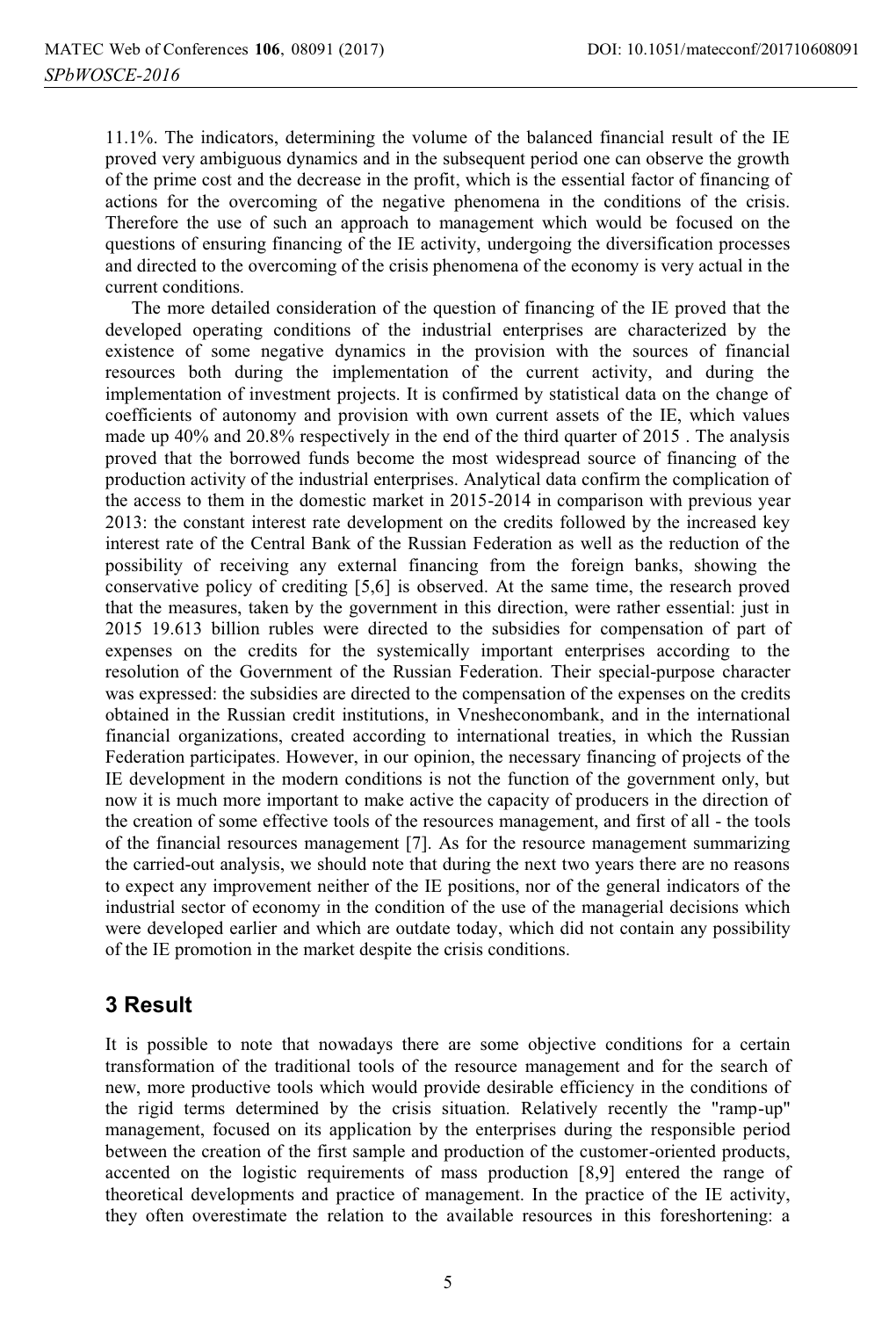certain part of those resources is directed to the updating of the product portfolio, to the realizing the policy of diversification. In the organizational aspect of the ramp-up management is harmonious for the solution of the problems of the diversification of the IE production in the crisis situation, but in our opinion it has to be strengthened by some economic tools. From the positions of updating of the tools of the resource management at the IE it is important that ramp-up management is directed to the correct and timely assessment of the existence of resources and to the development of decisions for various situations of updating and expansion of the range of products produced by the IE: before starting of any new seasonal or spontaneous production the increase in sales, rebranding of already known perspective production and other measures should be undertaken. The specifics of the ramp-up tools of management, which was pointed out in this research, assumes the implementation of managerial actions and (in an adverse situation) the combinations of the predicted increase in the demand for production and at the same type the presence of limited quantity of resources at the IE, including financial and temporary resources. The tools of management within the ramp-up management are differentiated through three stages: pre-series production, pilot production, mass production. These stages are directed to the optimization of various elements of the IE production systems, restructuring of the resource providing along with the expansion of production capacities to the level of the planned "production peak". The research conducted earlier proved that at the closing stage of the ramp-up possible some temporary delays depend on the level of innovation of a product and on the characteristics of engineering procedures. [10-18]. Tyre in his research determines the high level of correlation between the duration of ramp-up and the complexity of new technologies, the extent of changing of the system, and also the scale of the project. At the same time, the third stage already means the end of the planned project of the development of a new product production of the IE in the conditions of production diversification. Therefore the time expenditure and the costs of the material resources caused by such features of the project have to be provided earlier, during the preinvestment calculations. At the stage of mass production the organization of uninterrupted financing of the acquired material resources which used leaned only on the classical tools of working capital management of so far is important.

The new economic tools of management at the stage of mass production, offered to consideration, are based on the achievement of the required level of financing of the production activity taking into account the structure of sources of financing. Estimation of cost and volumes of borrowed funds is especially actual in the crisis situation when the IE have to be seriously maneuvered regarding the financial resources, attracted for the projects of diversification, often carrying out the mode of "manual control" of management in this activity. It allows to speak about obtaining the tool of the resource providing management, which was not used earlier and which is connected with the regulation of the structure of sources of financing in the conditions of mass production which provides stability of the achieved results on launching any new product into the market. This tool is found to be complex, as it can be used in various conditions of implementation of the third stage of the ramp-up and beyond its limits: at reaching the design capacity of a new product, during production of a product in the volume of design capacity, during increasing production due to attraction of additional financial resources according to the market requirements. The features of application and analytical dependences of the complex tools of the resource providing management at the IE according to the three aforesaid options of promotion of the launched products in the direction from the initial offer in the market to the situation of increase in demand for it and the need to increase in resources of the enterprise for performance of this task (Table 1) are presented in the table below.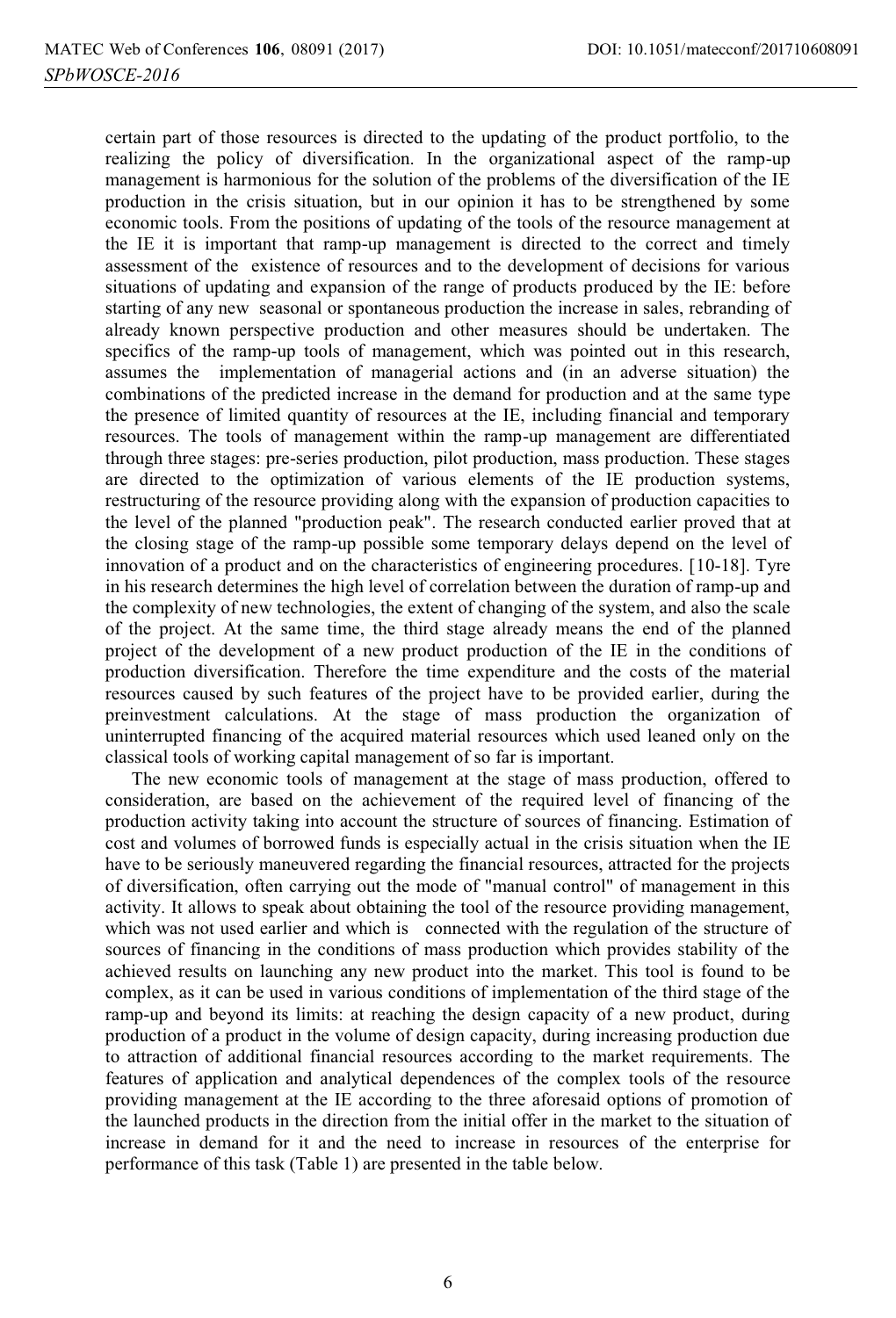| Formalization of the criterion of the management tool<br>used                                                                                                                                                                                                                                                                                                                                                                                 | Model for decision-making on the capital<br>structure                                                                                                                                                                                                                                                                                                                                                                             |
|-----------------------------------------------------------------------------------------------------------------------------------------------------------------------------------------------------------------------------------------------------------------------------------------------------------------------------------------------------------------------------------------------------------------------------------------------|-----------------------------------------------------------------------------------------------------------------------------------------------------------------------------------------------------------------------------------------------------------------------------------------------------------------------------------------------------------------------------------------------------------------------------------|
| The initial offer of the product launched into the market (the third ramp-up stage, the organization of<br>mass production)                                                                                                                                                                                                                                                                                                                   |                                                                                                                                                                                                                                                                                                                                                                                                                                   |
| $R_s(z) = \frac{(B(z) - C(z) - K(z)) \cdot (1 - n)}{C_s + CC}$<br>$\rightarrow$ max<br>where $B(z)$ – sales proceeds;<br>$C(z)$ – full production expenses;<br>$K(z)$ – sum of percent for the credit;<br>$n$ – profit tax rate;<br>$C_{s0}$ – volume of own working capital;<br>$z$ – share of borrowed funds in the general structure<br>of sources of the working capital.                                                                 | $z^* = 1 - \sqrt{1 - z_o + \frac{1}{b} \cdot \left(1 + k_o - \frac{P}{c}\right)}$ ,<br>where $z^*$ – optimum share of borrowed<br>funds;<br>$k_0$ – minimum interest rate at some z0;<br>$z_0$ – initial share of borrowed funds in the<br>general structure of sources of working<br>capital;<br>$c$ – specific production expenses;<br>$b$ – coefficient of growth of the interest rate<br>for the credit at $1\%$ growth of z. |
| The organization of production of the product which has been already launched into the market (after<br>the third ramp-up stage, mass production)                                                                                                                                                                                                                                                                                             |                                                                                                                                                                                                                                                                                                                                                                                                                                   |
| $R_s(z) = \frac{(B(z) - C - CC - K(z)) \cdot (1 - n)}{C_s(z) + CC}$<br>$\rightarrow$ max<br>where $C$ – required volume of working capital;<br>$CC$ – the volume of constant expenses (it is provided<br>at the expense of own funds);<br>$C_s(z)$ – volume of own working capital.                                                                                                                                                           | $z^* = 1 + \frac{CC}{C} -$<br>$\sqrt{\frac{(C + CC)^2}{C^2} - \frac{P \cdot Q - (1 + k_0 - b \cdot z_0) \cdot (C + CC))}{C \cdot b}}$<br>where $Q$ – production volume.                                                                                                                                                                                                                                                           |
| Increase in demand for the product which is already launched and produced constantly (after the<br>third ramp-up stage and after finishing the project of the organization of mass production)                                                                                                                                                                                                                                                |                                                                                                                                                                                                                                                                                                                                                                                                                                   |
| $\overline{R_S(a_S,a_Z) = \frac{\left(B(a_S,a_Z) - C(a_S,a_Z) - K(a_S,a_Z)\right)\cdot (1-n)}{C_{s0}\cdot (1+a_S)}} \left.\rule{0mm}{3.5mm} \right  \left.\rule{0mm}{3.5mm} a_Z = \frac{C_{s0}\cdot \left(\frac{P}{c} - 1 - k_0 + b\cdot \beta_0\right)\cdot (1+a_S)}{2\cdot b\cdot C_{\tau_0}} - 1 \right ,$<br>$\rightarrow$ max<br>where $a_s$ , $a_z$ – relative changes of own and borrowed<br>funds;<br>$B(a_s, a_z)$ – sales proceeds; | $a_{s} = \frac{2 \cdot b \cdot C_{z0} \cdot (1 + a_{z})}{C_{s0} \cdot \left(\frac{P}{c} - 1 - k_{0} + b \cdot \beta_{0}\right)} - 1,$                                                                                                                                                                                                                                                                                             |
| $C(a_s, a_z)$ – full production expenses;<br>$K(a_s, a_z)$ – sum of percent for the credit;                                                                                                                                                                                                                                                                                                                                                   | where $\beta_0$ – initial borrowed to own funds                                                                                                                                                                                                                                                                                                                                                                                   |

**Table 1.** Options of promotion of the launched product of the IE on the third ramp-up stage and after it.

The core of the offered tools is the definition of the share of borrowed funds in the structure of sources of the working capital, which will maximize the value of profitability of own capital (Rs→max), characterizing the volume of the cumulative resources of the enterprise. At the same time the cost of attraction of sources of the working capital is considered. It is, in turn, influenced by external factors (base rate of Central bank, market conditions of the capital, terms of short-term crediting, etc.), and by internal factors as well (features of production, level of loading of capacities, a financial condition of the enterprise, etc.). Therefore making managerial decision in any of the options characterized in the table #1 represents a multiple-factor optimizing task. For that purpose the research includes the formalization of the elements of the general costs of resources (Cgen) and income (I) in the form of functions of the share of borrowed funds in the structure of

ratio.

 $C_{s0}$ ,  $C_{z0}$  – initial volume of own and borrowed funds...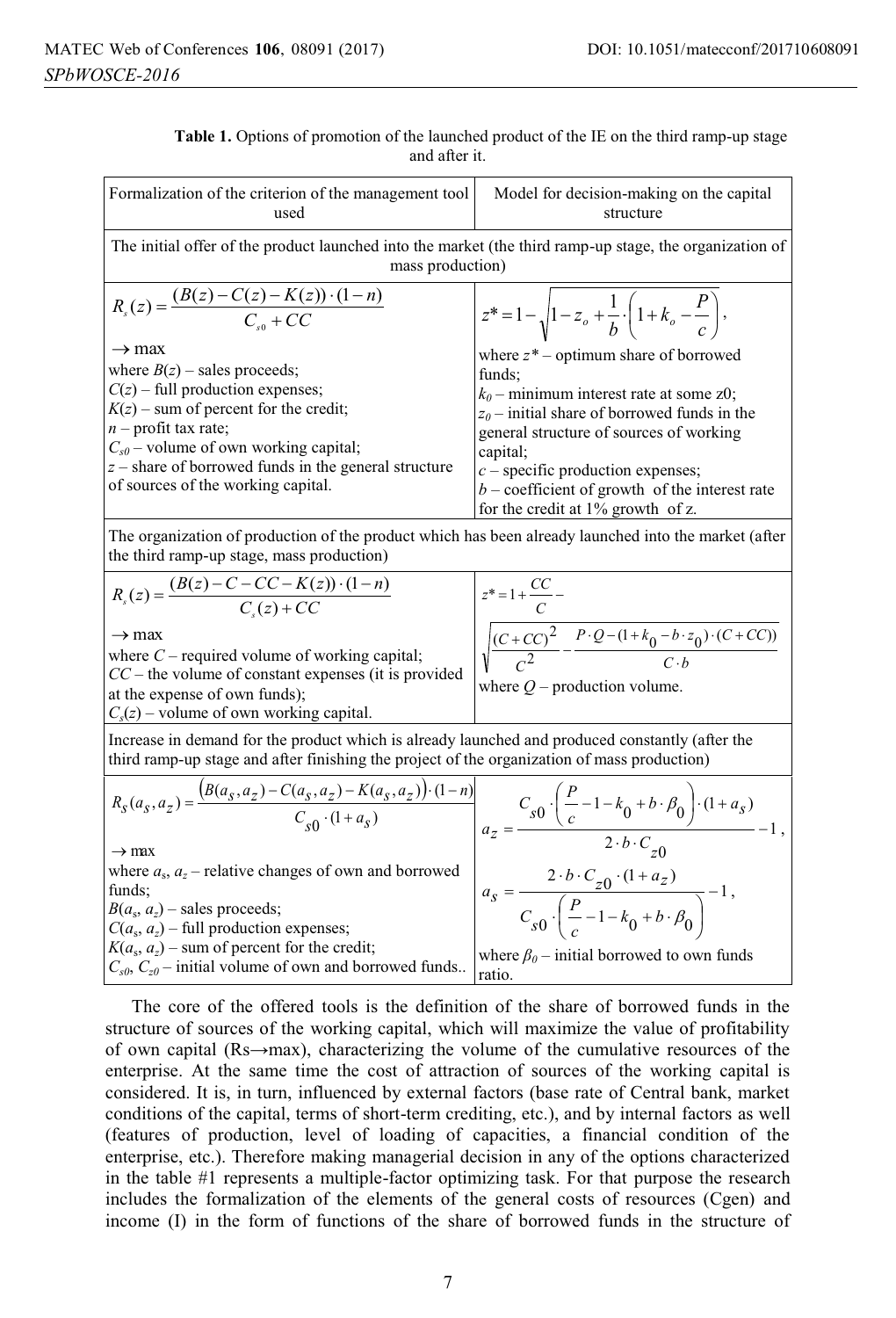sources of formation of working capital (z) taking into account several limiting conditions determined by the specifics of the stage of mass production of the product launched into the market. The conditions are the following: attraction of financial resources happens in the short-term temporary period of activity of the IE, the missed benefit from the made decisions is small and we do not consider it, a source of own means (Cs) are the retained earnings, a source of loan (Cz) is the loan granted to the IE, the price of realization of the launched products (P) and specific production expenses (c) are fixed in time. At the same time it was considered that for the organization of financing of the acquired material resources in the conditions of unstable market condition of sale in the crisis situation, the standard approach to the representation of the working capital in the form is used. The working capital is represented as two components: the main and variable which, in turn, can be created from own (Cs) and (or) borrowed funds (Cz) (taking into account costs of their attraction) in different ratios. For the search of the maximum of function of own capital profitability of the IE characterizing the volume of cumulative resources of the enterprise, the differentiation method presents the analytical ratios defining the share of borrowed funds in the structure of sources of the IE for each of the option the working capital (Table 1).

We will note the features of the use of the complex tools for each of the options of promoting of the launched products of the IE. As for the first option, as a rule, in the situation of crisis there are no enough own financial sources, borrowed funds are raised for financing activity, there is a problem of the maximum decrease in expenses in general for the enterprise. Therefore additional attraction of borrowed financial means to be carried out at the minimum cost, in the required volume and for the minimum terms. The determined parameters have to be connected with the planned increase in the sales proceeds for the new product up to the greatest possible size, as it is provided in the analytical dependences. The obtained analytical ratio of the share of borrowed funds (Tab. 1) demonstrates that its volume is at the same time influenced by several economic parameters of activity, and this influence has difficult structure. It should be noted that one of the factors is the initial share of the borrowed funds (z0) which also exerts impact on the interest rate for attraction of the credit.

As for the second option, the minimization of expenses including expenses on the replenishment of the working capital demanded for production remains the main problem of financing of the production of the launched product which is already bringing in the income also. Therefore, having recorded the size of the income and the volume of the current assets demanded for it, the condition of financing of the constant component of production costs from own funds allocated for these purposes in priority we can speak on the basis of analytical dependences (Tab. 1) about the influence of the interest rate, initial a share of borrowed funds, and also volume and price of realization of the made production on the optimum volume of the share of borrowed funds in the structure of sources of the working capital. At the same time in the regard of the integrated specific indicators it becomes possible to define the required structure of the sources of formation of the working capital depending on the operating production conditions.

As for the third option, obtaining the additional income from increase of the demand for the launched products is possible, but at the same time the increase in volume of the used current assets at the expense of own and borrowed sources is also required. Their volumes vary and they are independent from each other, each of them exerts various impact on the indicators of activity of the enterprise. Analytical dependence (Table 1) demonstrates that the optimum changes of volumes of own and borrowed funds are in interrelation. When making a managerial decision on the formation of sources of the working capital it is necessary to consider that after the end of the third stage of the ramp-up management and after stabilization of output of the launched product, within the production growth, there is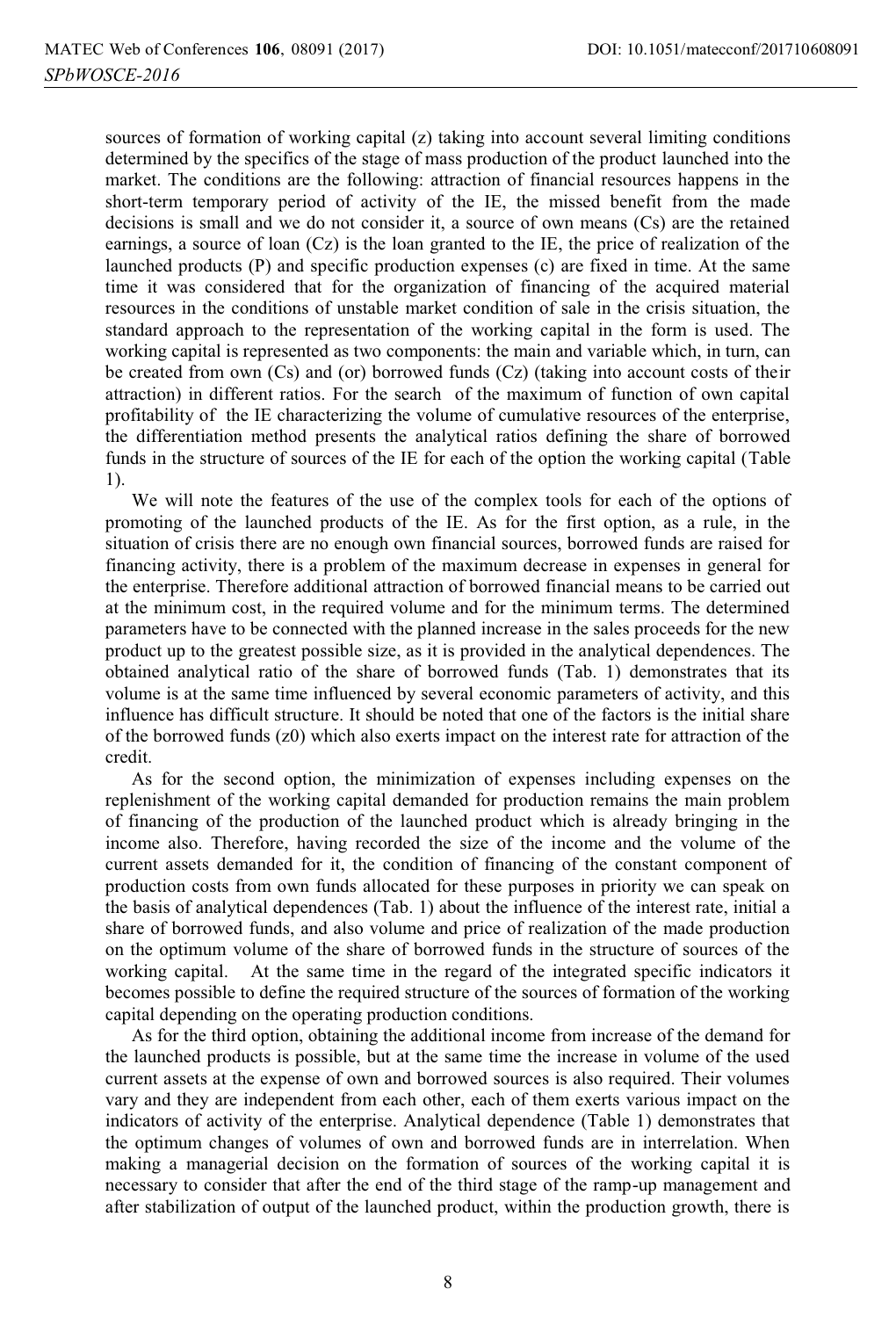a favorable optimum growth of borrowed funds for each growth of own funds of the IE  $[12,13]$ .

In practice it is important for the IE, which are developing projects of new production, to use the offered tools of the resource providing management not only at the level of making managerial decisions, but also at the level of tactical management – by drawing up budgets of cash flow, during the production stocks taking into account the expenses connected with attraction of borrowed sources of financing and the chosen the structure of sources of the working capital and also in the strategic aspect being guided by the purpose of ensuring growth of cost of the enterprise [14-16].

#### **4 Discussion**

It is obvious that the use of complex tools of the financial resources management demands separate consideration and also demands the fact that the use of own funds for the formation of working capital is not free. It is necessary to define the missed benefit from the investment of the own funds in the alternative way: into deposits or by sending them to any commercial turnover. Being in a commercial turnover (in the deposit) own funds of the IE  $(Cs)$  make r % of profit from each invested ruble per the unit of time. The total amount of the income for the accepted short-term time period will make rCs rubles. Upon the withdrawal of Cs from this turnover for investing it in the working capital and coverings costs of production, the alternative income rCs will take the form of additional expenses (expenses of the missed benefit). The full variable expenses formed from own and borrowed sources of the working capital taking into account the missed benefit will make:

$$
C = CV = CV_0 + \Delta CV + K(z) = C_s + r \cdot C_s + C_z + k(z) \cdot C_z = C_s \cdot (1 + r) + C_z (1 + k(z)) \tag{1}
$$

Where  $k(z)$  – the interest rate for the credit (depending on the borrowed to own funds ratio);

 $\Delta CV = C_s + C_z$  – sum of additional resources for the replenishment of working capital;

 $K(z) = k(z) \cdot C_z$  – sum of percent for the credit.

Four possible options of a ratio of profitability of alternative investments and cost of the credit were revealed:

- 1.  $r \ll k(z)$  the missed benefit is small (much less than the interest rate for the credit) therefore the related additional expenses of  $g(z)$  can be neglected. This situation was also considered earlier for the optimized structure of sources of the formation of the working capital.
- 2.  $r > k(z)$  if the rate of return of the alternative use of own capital exceeds the interest rate for the credit (i.e. the missed benefit is rather big), then it is favorable for the IE to launch a new product exclusively "on credit" even in the presence of the sufficient sum of its own capital (it is inexpedient to take it from any other turnover in this case).
- 3.  $r \approx k(z)$  there is the need of optimization of the share of borrowed funds;
- 4.  $r\leq k(z)$  the credit at high interest is not favorable, but the possible volume of own funds can be limited by Cs≤Csmax. Respectively, the attraction of the credit is not excluded.

The analysis of possible alternative ways of the investment of own fund of the IE in the situation of crisis demonstrates that the most characteristic of them is the ratio when standard of the missed benefit (deposit rate) is below the interest rate for attraction of borrowed financing  $(r< k0)$ .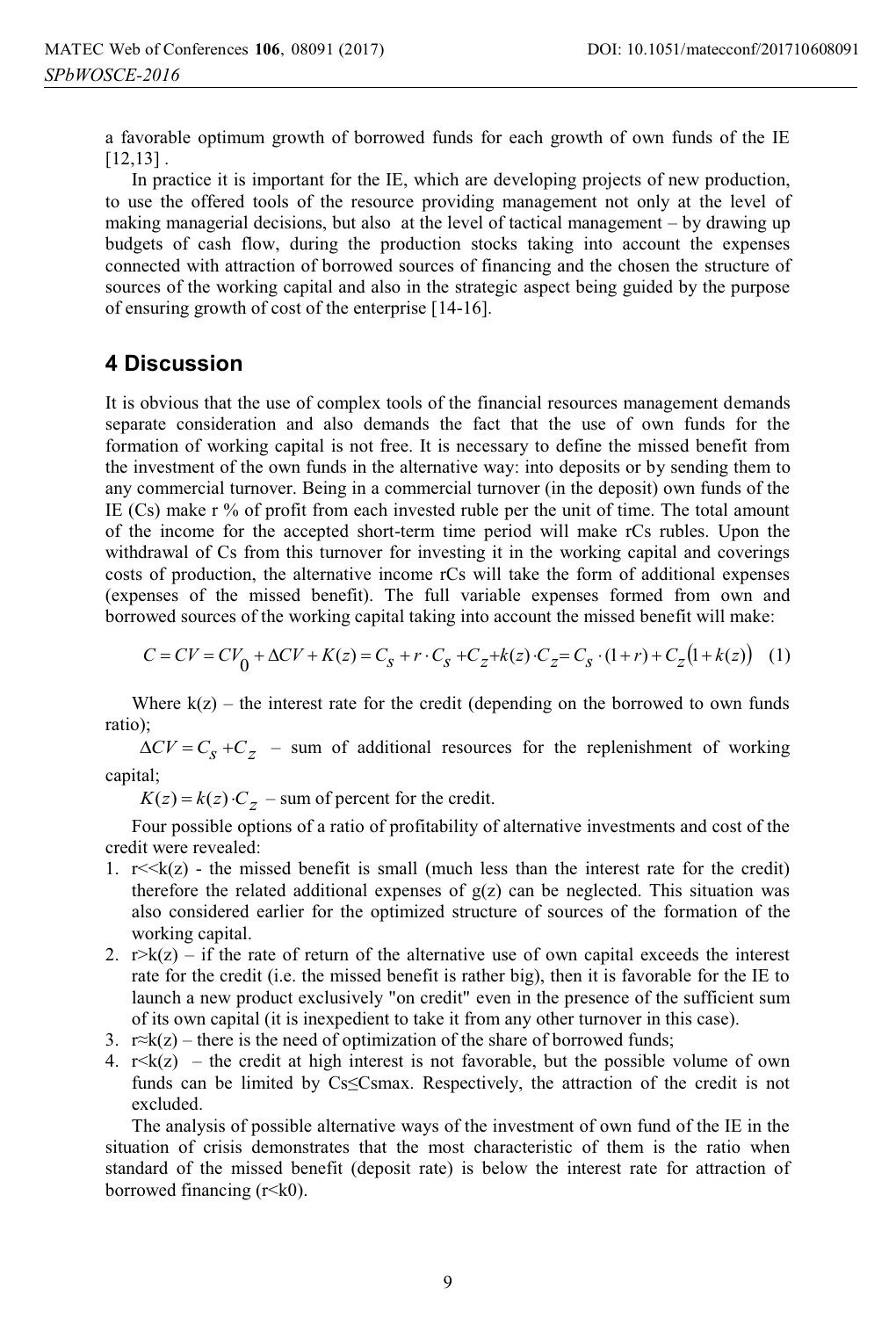Having accepted the assessment of the expenses of the missed benefit and taking into account the financial result obtained by the time of receiving profit (with the assumption of duration of the considered short-term period of the investment of own funds to be single, while the financial result of the IE activity is assumed to be obtained once, and the settlement formula is added with the size  $g(z)$ , we will receive the specified ratio for the calculation of profitability of the own capital:

$$
R_S(z) = \frac{B - C \cdot (1 + r) - CC - g(z)}{C_S + CC},
$$
\n(2)

Where In – sales proceeds of the maximum volume of production at  $Q$ max – const, at the price of realization P. The optimum share of borrowed funds  $(z^*)$  in the structure of sources of the working capital defined from the condition is calculated on the following formula:

$$
z^* = 1 - \sqrt{1 - z_0 + \frac{1}{b} \cdot (k_0 + 1) - \frac{P \cdot Q}{b \cdot C_0 \cdot (1 + r)}}.
$$
 (3)

The volume of the optimum share of borrowed funds will be defined by the ratio of coefficients of growth of the interest rate and the standard of the missed benefit. The received ratio for the definition of the share of borrowed funds in the structure of sources of formation of the working capital demonstrates that the existence of expenses of the missed benefit from the investment of own funds into formation of the working capital displaces the structure of sources towards a bigger attraction of borrowed funds within the condition of the use of complex tools of the financial resources management at the IE.

The complex tools of the resource providing management at the IE in the situation of crisis of the economy have also the restrictions, which are caused by the macroeconomic situation. According to Strategy Partners Group, the Russian market now and in the long term of 10–20 years will make no more than 1-3% of the world market on the majority of positions. For this reason many projects of the launch of new products, even those developed by large IE can pay off only in the conditions of the offer of any competitive products in the global markets due to the use of the scale effect. The constraining condition which is complicating the policy of diversification in the situation of crisis is the chronic lack of the investment resources in the domestic economy. This conclusion is proved by the organization of financing of the IE development considered above which is influenced in the macroeconomic aspect by two main conditions: – tax burden and availability of credit resources. Nowadays the tax burden in the Russian Federation makes up about 54% of the IE income. It is significantly higher, than that in many countries with stable economy, and also developing states. Nowadays in the conditions of sharp jump of the main currencies in the Russian Federation it is important not only to create the preferential tax regime for investors, but also to change the government opinion to the tax concessions per se. Considering the official statements about the complication of the economic situation in the beginning of 2016, the reduction of budgetary funds for financing of the current problems of social-and-economic development of the Russian Federation, the tax concessions for the from IE investors on the projects of diversification and launch of new products – it is no other than the state investment in the increase in future taxable basis.

In general only about 10% of investments of the Russian IE are financed by banks. According to the World bank, the volume of the credits of different types issued to the private sector of the economy of Russia makes up about 47% of GDP today. The expansion of the involvement into the financial turnover of such types of the IE resources as personal goods, earth, intellectual property, and also the elimination of imperfection of the domestic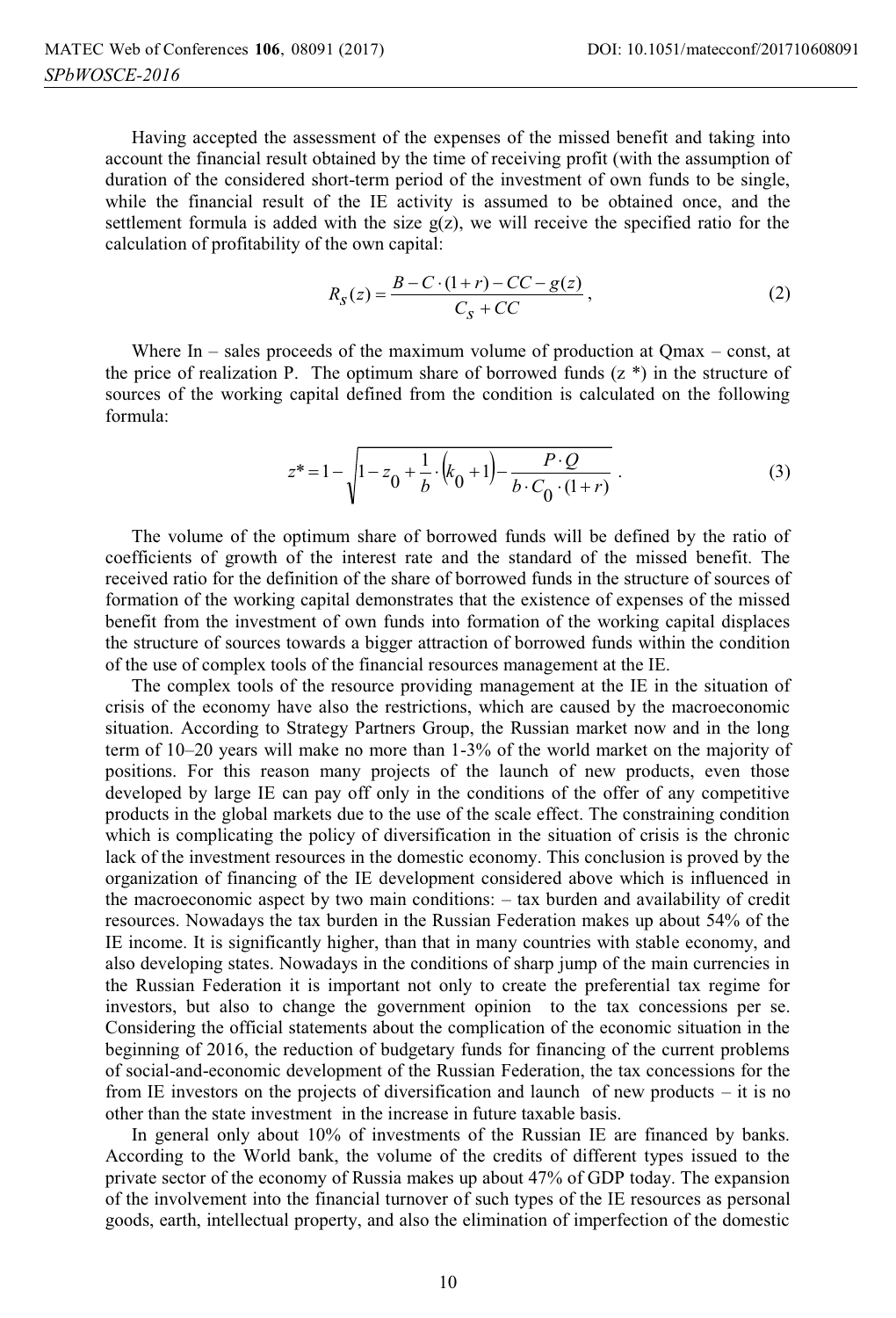legislation regulating transactions on financing of certain assets of the IE by the means of issue of securities (securitization) as well as by the means of operative leasing can become an important condition of the use of financial resources of banks for the diversification. Fixing in the industrial policy of regional authorities, and also fixing at the federal level of the principles which are providing the simplification of access to cheap and long-term external financing of investments of the enterprises has to act as a backbone condition of providing the IE resources, sufficient for the increase of the efficiency of their use, in our opinion. In particular, granting the state guarantees on the investment credits, refinancing of the investment credits in the development Banks, available system of subsidizing of interest rates can be mentioned.

Considering the functional aspects of the policy of diversification at the IE, we can point out two main discussed models of its realization, depending on the fact what is chosen as the main link at a stage of its development and who plays the key role in the goal-setting, preparation of projects and measures, definition of the conditions of realization and the assessment of efficiency. The first of them consists in the need of ensuring by the state large-scale investments for the purpose of the complex solution of the problems of import substitution on the basis of innovative development. In the projection of activity of the IE it means additional opportunities in the condition of the formation of some new approaches, strengthening of activity of participation in the already existing federal and regional development programmes of industrial production. However, the fact of priority attention of the state to terms of development of the invested means which do not remove becomes more and more obvious recently, and they also strengthen the responsibility of the IE for its results – for the development of production and the creation of competitive products with the world level of quality. There is a significant amount of examples of positive experience of the effective use of the means of state support which in fact became necessary conditions of economic growth of Russia. Their generalization allows to formulate the key characteristics of the models of realization of policy of diversification at the IE with attraction of financial resources of public financing:

- the existence of obligatory joint financing of the projects (programmes) from the IE at the expense of its own funds which formation in the required quantity is a separate problem of the IE applying for the participation in the programmes of state support;
- the main link of a goal-setting of the policy is a strict binding of the volumes of investment and the results from their use to concrete temporary terms which violation means the state support termination.

The second position concerning the conditions of economic growth in Russia exerting the direct impact on the choice of model of realization of policy of diversification at the IE consists in that the massive external inflow of investments into the Russian economy during a certain period did not provide its high-quality transformation. Therefore there are no reasons to believe that replacement of external sources of financing with internal (state budgetary) ones will lead to any positive result. For the characteristic of the economic development mechanism in the presence of external investors the term "model of the imported growth" was introduced. Concerning the IE it means the domination of external subjects of the economy during forming model of realization of the policy of diversification practically in all the aspects: at a goal-setting, formation of requirements to realization processes, estimation of results. The main problem of the domestic economy which is especially obviously demonstrated in the analysis of the opportunities of attraction of external investments is the weakness of market mechanisms. In Russia not a single of the operating conditions of mature market system which consists of the economic subjects having strong incentives of development and participating in the competition by clear rules is not carried out. Therefore from the positions of the reaching effective mechanisms and models for realization of policy of diversification in the domestic economy the search of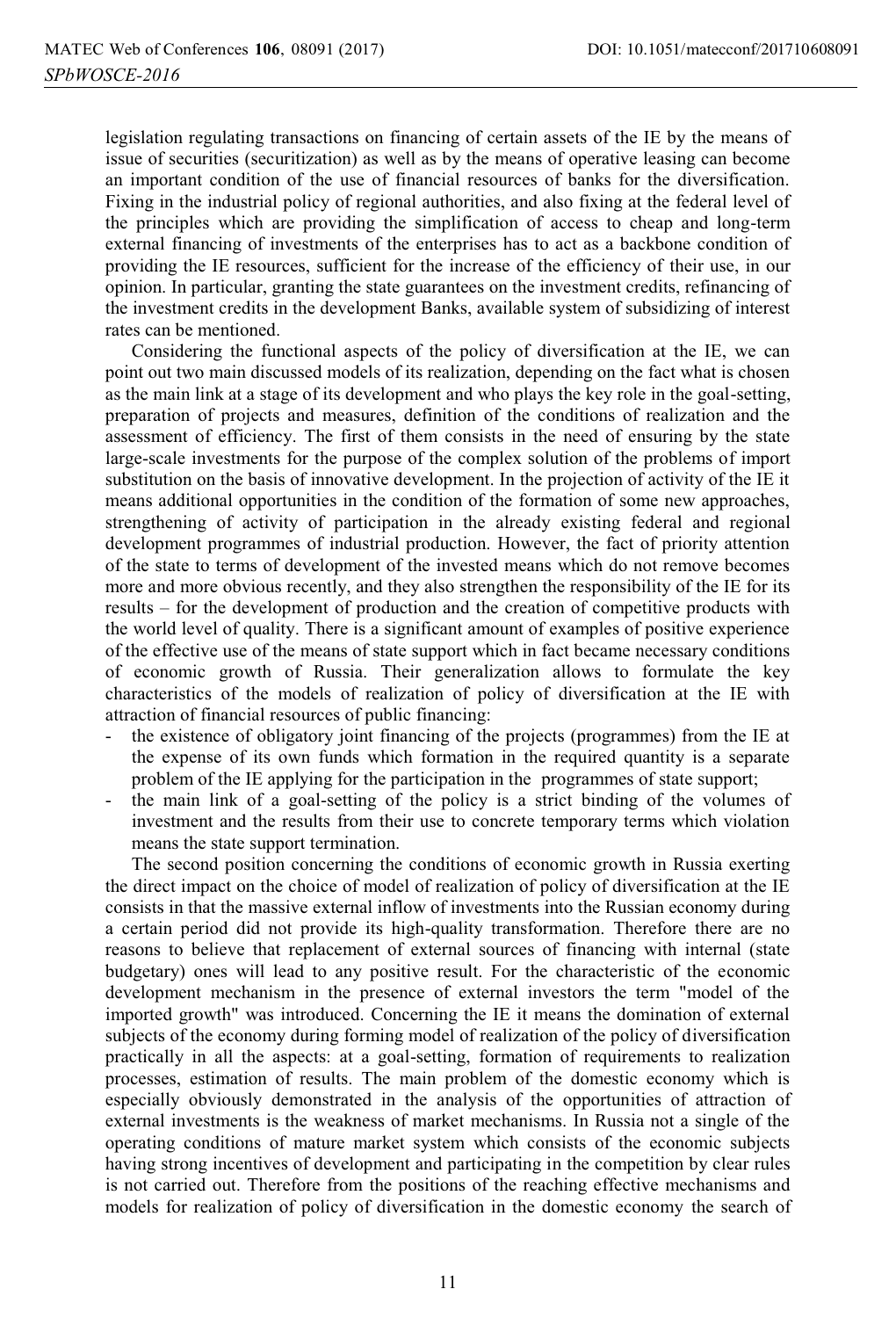new forms of public-private partnership, formation of new interactions of the technologically connected IE including belonging to the allied industries of production in the direction of vertical integration in the context of implementation of law regulating strategic planning in scales of the state is very justified

## **5 Conclusion**

Considering this matter in the retrospective aspect, we should note that the increase in the speed of introduction of any new products was always present. It was caused by constantly increasing rates of globalization processes, by the reduction of life cycle of the IE products. That resulted in the need to create, introduce and produce new products quicker, than competitors do. In the crisis situations it becomes even more actual, but at the same time the resources for maneuvers, and first of all the financial resources, are significantly reduced. The developed operating conditions at the Russian IE are characterized by the existence of negative dynamics of the with provision of sources of financing both during the implementation of the current activity, and during the implementation of investment projects. It is confirmed by statistical data on change of the coefficients of autonomy and provision of industrial enterprises with own current assets as the values of those coefficients in the end of the third quarter of 2015 made up 40% and 20.8% respectively. In this regard the borrowed funds which risks of the use demands the use of complex economic tools at all the stages of the development of new products become the most widespread source of financing of the IE activity which is carrying out "ramp-up" management of projects of diversification in the modern conditions.

#### **References**

- 1. M.J. Tyre, RES POLICY **1(20)**, 57-76(1991)
- 2. C. Terwiesch, R. Bohn, K. Chea, R&D Management **4(31),** <sup>435</sup>–451 (2001)
- 3. F. Carrillo, R.M. Franza, European Journal of Operational Research **2(171)**, 536–<sup>556</sup> (2006)
- 4. N. Verstina, MATEC Web of Conferences **73**, 07022 (2016)
- 5. E.M. Akimova, D.V. Knyazev, International Journal of Applied Engineering Research **10**, 39387-39394 (2015)
- 6. I. Polyakova, E. Vasilyeva, Procedia Engineering **165**, 1380-1387 (2016)
- 7. E. Krause, D. Krause, Proceedings of the 12th International Design Conference **12**, 859–868 (2012)
- 8. I. Basse, S. Schmitt, T. Gartzen, R. Schmitt Procedia CIRP **20**, 93-98 (2014)
- 9. E. Stein, N. Taskaeva, E. Chibisova, Procedia Engineering **165**, 1410-1416 (2016)
- 10. 4 S. Elstner, D. Krause, Procedia CIRP **20**, 20-25 (2014)
- 11. T.A. Verminskaya, V. Sh. Zinatullin, A.V. Kukhta, I.V. Rubtsov, E. Yu. Chibisova, Almanach of modern science and education **7**, 37-39 (2008)
- 12. G. L. McMillan, *Оptions as a strategic investment. A Comprehensive Analysis of Listed Option Strategies. Second Edition* (New York Institute of Finance, New York, 1986)
- 13. S.Kanyukova, N.Vatin, D.Leybman, T.Sazonova, Procedia Engineering, **165**, 1918- 1924, (2016), DOI 10.1016/j.proeng.2016.11.942